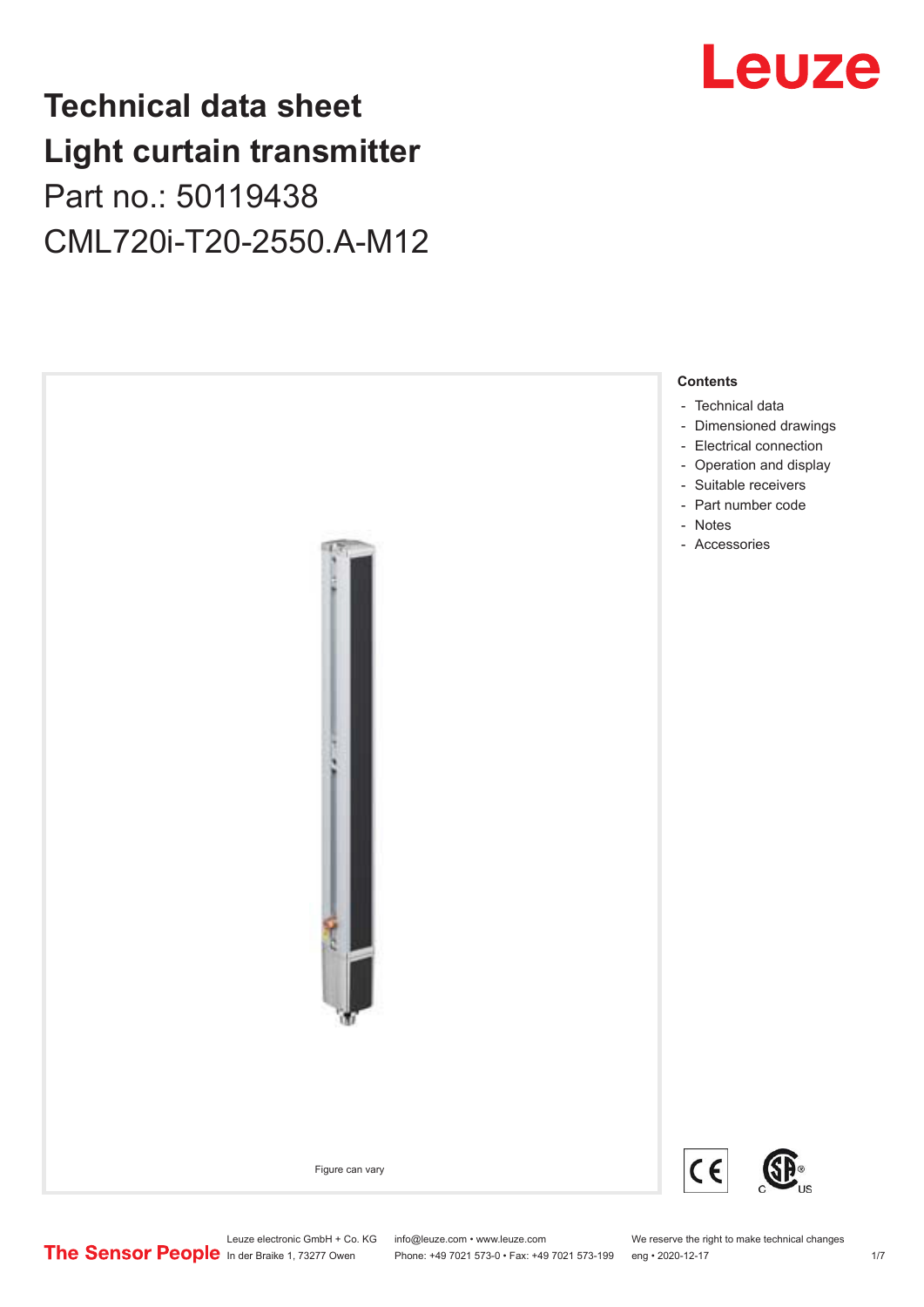## <span id="page-1-0"></span>**Technical data**

## Leuze

#### **Basic data**

| <b>Series</b>                | 720                                                                                                         |
|------------------------------|-------------------------------------------------------------------------------------------------------------|
| <b>Operating principle</b>   | Throughbeam principle                                                                                       |
| Device type                  | Transmitter                                                                                                 |
| <b>Contains</b>              | 2x BT-NC sliding block                                                                                      |
| Application                  | Object measurement                                                                                          |
|                              |                                                                                                             |
| <b>Special version</b>       |                                                                                                             |
| <b>Special version</b>       | Crossed-beam scanning                                                                                       |
|                              | Diagonal-beam scanning                                                                                      |
|                              | Parallel-beam scanning                                                                                      |
|                              |                                                                                                             |
| Optical data                 |                                                                                                             |
| <b>Operating range</b>       | Guaranteed operating range                                                                                  |
| <b>Operating range</b>       | 0.37m                                                                                                       |
| <b>Operating range limit</b> | Typical operating range                                                                                     |
| <b>Operating range limit</b> | 0.29m                                                                                                       |
| Measurement field length     | 2.550 mm                                                                                                    |
| Number of beams              | 128 Piece(s)                                                                                                |
| Beam spacing                 | 20 mm                                                                                                       |
| <b>Light source</b>          | LED, Infrared                                                                                               |
| <b>LED light wavelength</b>  | 940 nm                                                                                                      |
|                              |                                                                                                             |
| Measurement data             |                                                                                                             |
| Minimum object diameter      | 30 mm                                                                                                       |
| <b>Electrical data</b>       |                                                                                                             |
|                              |                                                                                                             |
| Protective circuit           | Polarity reversal protection                                                                                |
|                              | Short circuit protected                                                                                     |
|                              | <b>Transient protection</b>                                                                                 |
|                              |                                                                                                             |
| Performance data             | 18  30 V, DC                                                                                                |
| Supply voltage $U_{\rm B}$   |                                                                                                             |
| <b>Residual ripple</b>       | 0  15 %, From U <sub>p</sub>                                                                                |
| <b>Open-circuit current</b>  | 0  435 mA, The specified values refer<br>to the entire package consisting of trans-<br>mitter and receiver. |
|                              |                                                                                                             |
| Timina                       |                                                                                                             |

#### **Mechanical data**

| Design                       | Cubic                        |
|------------------------------|------------------------------|
| Dimension (W x H x L)        | 29 mm x 35.4 mm x 2,635 mm   |
| <b>Housing material</b>      | Metal                        |
| <b>Metal housing</b>         | Aluminum                     |
| Lens cover material          | Plastic                      |
| Net weight                   | 2,550q                       |
| <b>Housing color</b>         | Silver                       |
| <b>Type of fastening</b>     | Groove mounting              |
|                              | Via optional mounting device |
|                              |                              |
| <b>Operation and display</b> |                              |
| Type of display              | LED                          |
| <b>Number of LEDs</b>        | 1 Piece(s)                   |

#### **Environmental data**

| Ambient temperature, operation | -30  60 °C |
|--------------------------------|------------|
| Ambient temperature, storage   | -40  70 °C |

#### **Certifications**

| Degree of protection     | IP 65         |
|--------------------------|---------------|
| <b>Protection class</b>  | Ш             |
| <b>Certifications</b>    | c CSA US      |
| <b>Standards applied</b> | IEC 60947-5-2 |

#### **Classification**

| <b>Customs tariff number</b> | 90314990 |
|------------------------------|----------|
| eCl@ss 5.1.4                 | 27270910 |
| eCl@ss 8.0                   | 27270910 |
| eCl@ss 9.0                   | 27270910 |
| eCl@ss 10.0                  | 27270910 |
| eCl@ss 11.0                  | 27270910 |
| <b>ETIM 5.0</b>              | EC002549 |
| <b>ETIM 6.0</b>              | EC002549 |
| <b>ETIM 7.0</b>              | EC002549 |

#### **Timing**

| <b>Readiness delay</b> | 450 ms  |
|------------------------|---------|
| Cycle time             | 4.24 ms |

#### **Connection**

| 1 Piece(s)             |
|------------------------|
| Axial                  |
|                        |
| Connection to receiver |
| Sync-input             |
| Voltage supply         |
| Connector              |
| M <sub>12</sub>        |
| Male                   |
| Metal                  |
| $5 - pin$              |
| A-coded                |
|                        |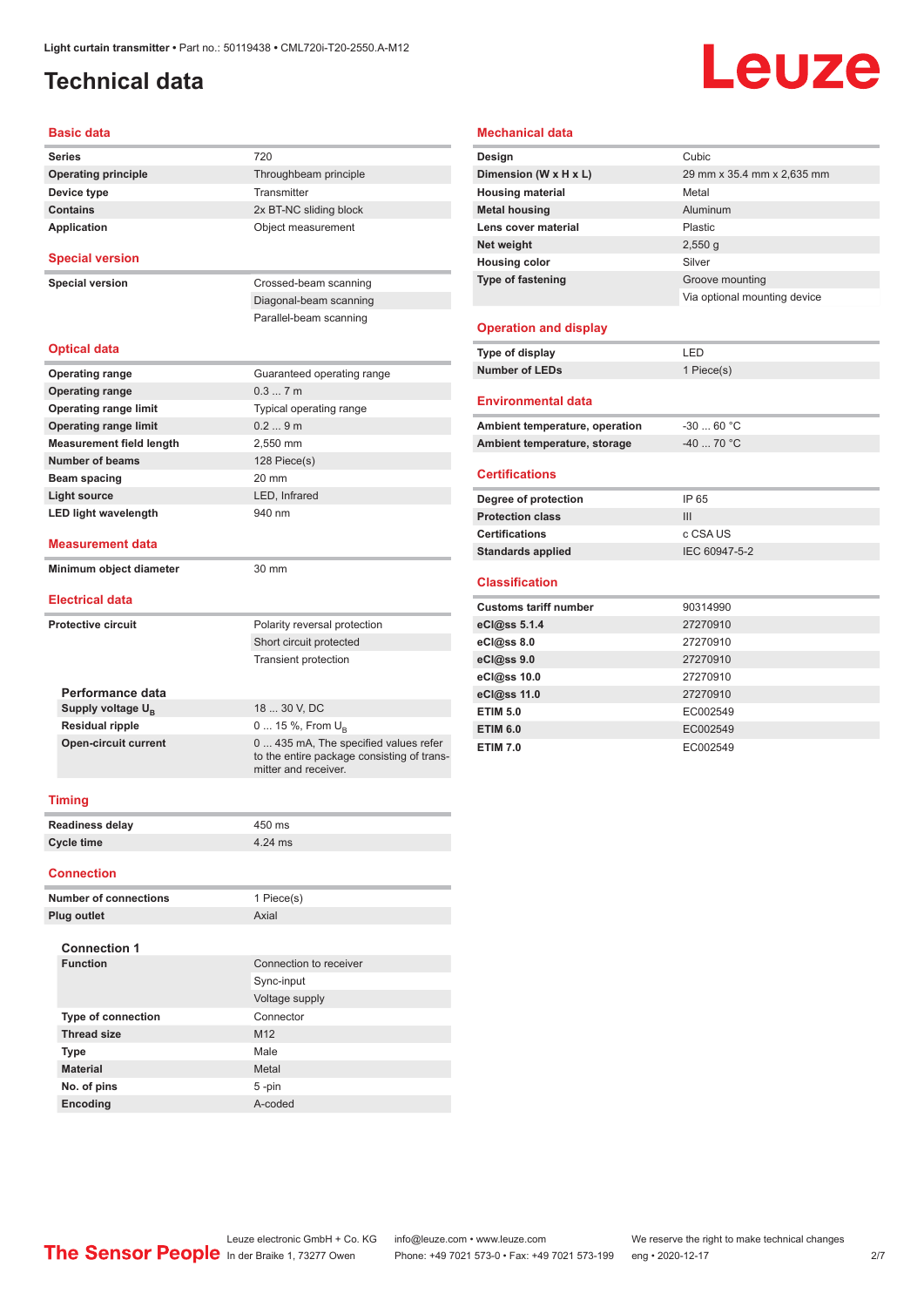## <span id="page-2-0"></span>**Dimensioned drawings**

All dimensions in millimeters



#### A Beam spacing 20 mm

- B Measurement field length 2550 mm
- F M6 thread
- G Fastening groove
- L Profile length 2568 mm
- T Transmitter
- R Receiver
- Y 5 mm





**Leuze**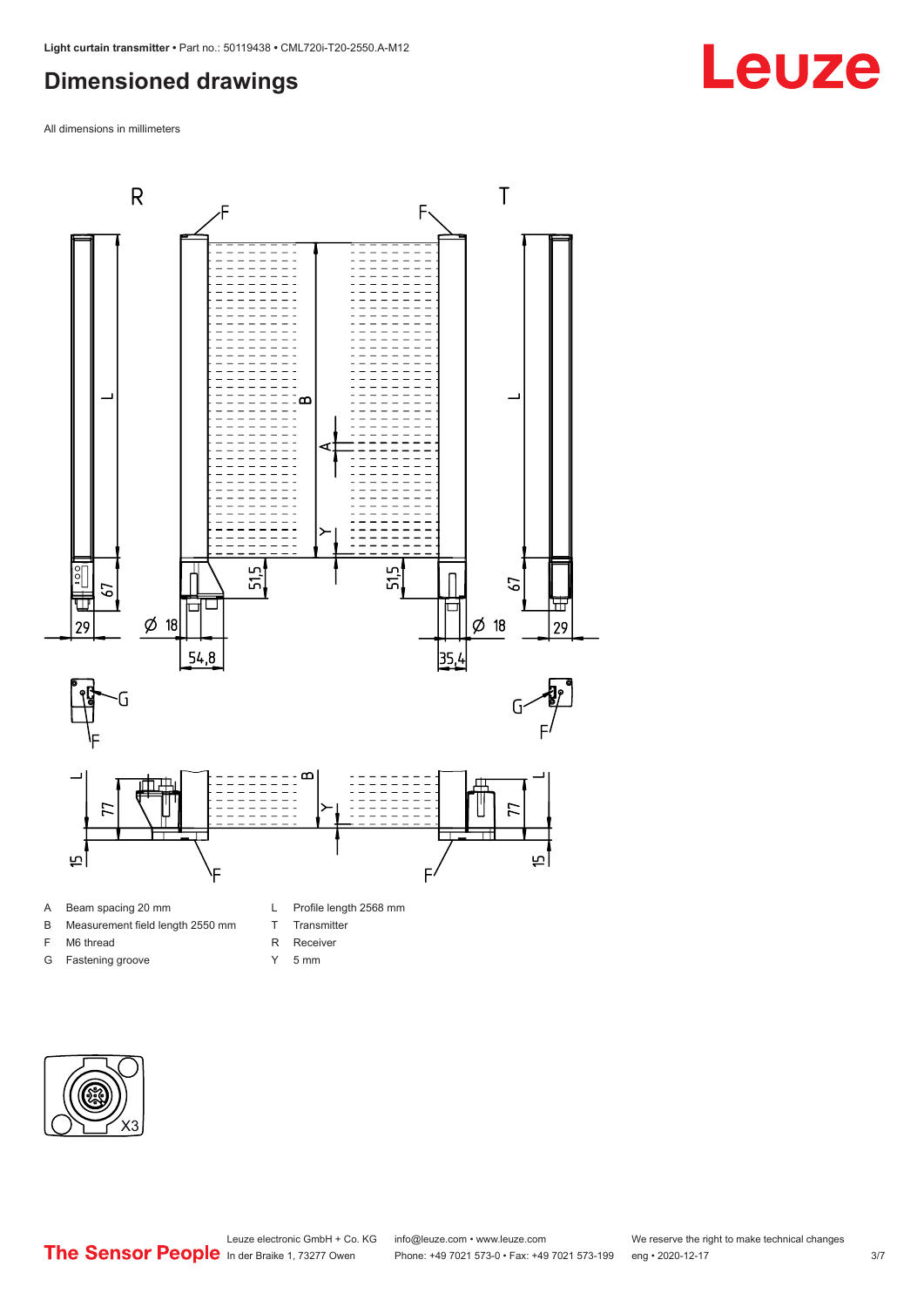### <span id="page-3-0"></span>**Electrical connection**

# Leuze

2

1

5

#### **Connection 1**

| <b>Function</b>    | Connection to receiver |
|--------------------|------------------------|
|                    | Sync-input             |
|                    | Voltage supply         |
| Type of connection | Connector              |
| <b>Thread size</b> | M12                    |
| <b>Type</b>        | Male                   |
| <b>Material</b>    | Metal                  |
| No. of pins        | $5 - pin$              |
| Encoding           | A-coded                |

#### **Pin Pin assignment**

|                | <b>FE/SHIELD</b> |      |
|----------------|------------------|------|
| $\overline{2}$ | $V +$            | - 64 |
| 3              | <b>GND</b>       |      |
| $\overline{4}$ | RS 485 Tx+       |      |
| 5              | RS 485 Tx-       |      |



| <b>LED</b> | Display                                      | <b>Meaning</b>                                           |
|------------|----------------------------------------------|----------------------------------------------------------|
|            | Green, continuous light                      | Continuous mode                                          |
|            | Off                                          | No communication with the receiver / waiting for trigger |
|            | green, flashing in sync with the measurement | Measurement frequency display                            |

#### **Suitable receivers**

| Part no. | <b>Designation</b>            | <b>Article</b>         | <b>Description</b>                                                                                                     |
|----------|-------------------------------|------------------------|------------------------------------------------------------------------------------------------------------------------|
| 50119676 | CML720i-R20-<br>2550.A/CN-M12 | Light curtain receiver | Operating range: 0.3  7 m<br>Interface: CANopen<br>Connection: Connector, M12, Axial, 8 -pin                           |
| 50119866 | CML720i-R20-<br>2550.A/CV-M12 | Light curtain receiver | Operating range: 0.3  7 m<br>Analog outputs: 2 Piece(s), Voltage, Current<br>Connection: Connector, M12, Axial, 8 -pin |
| 50123564 | CML720i-R20-<br>2550.A/D3-M12 | Light curtain receiver | Operating range: 0.3  7 m<br>Interface: RS 485 Modbus<br>Connection: Connector, M12, Axial, 8 -pin                     |
| 50119785 | CML720i-R20-<br>2550.A/L-M12  | Light curtain receiver | Operating range: 0.3  7 m<br>Interface: IO-Link<br>Connection: Connector, M12, Axial, 8 -pin                           |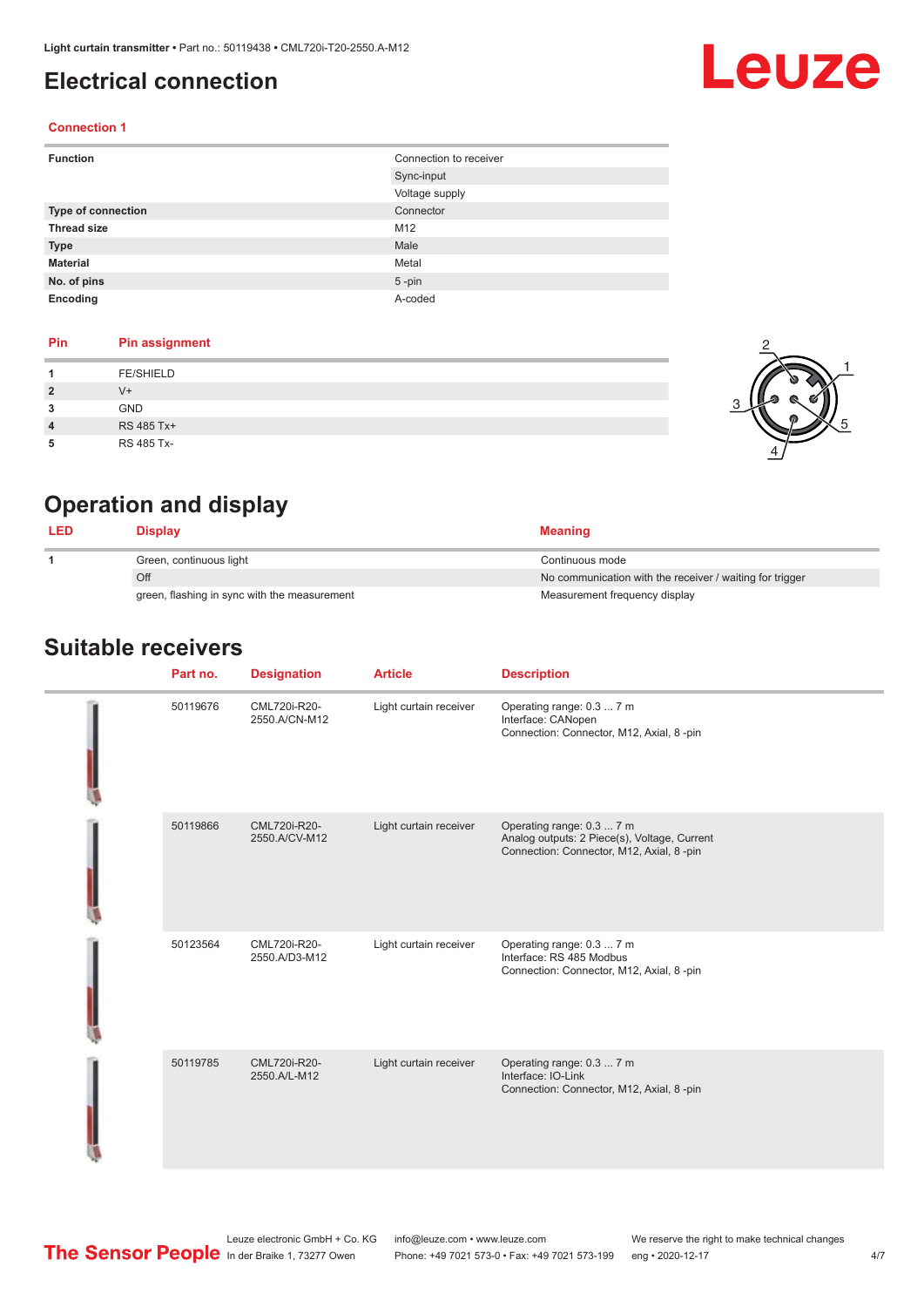#### <span id="page-4-0"></span>**Suitable receivers**

## Leuze

| Part no. | <b>Designation</b>            | <b>Article</b>         | <b>Description</b>                                                                              |
|----------|-------------------------------|------------------------|-------------------------------------------------------------------------------------------------|
| 50123021 | CML720i-R20-<br>2550.A/PB-M12 | Light curtain receiver | Operating range: 0.3  7 m<br>Interface: PROFIBUS DP<br>Connection: Connector, M12, Axial, 8-pin |
| 50131970 | CML720i-R20-<br>2550.A/PN-M12 | Light curtain receiver | Operating range: 0.3  7 m<br>Interface: PROFINET<br>Connection: Connector, M12, Axial, 8-pin    |

### **Part number code**

Part designation: **CML7XXi-YZZ-AAAA.BCCCDDD-EEEFFF**

| <b>CML</b>  | <b>Operating principle</b><br>Measuring light curtain                                                                                     |
|-------------|-------------------------------------------------------------------------------------------------------------------------------------------|
| 7XXi        | <b>Series</b><br>720i: 720i series<br>730i: 730i series                                                                                   |
| Y           | Device type<br>T: transmitter<br>R: receiver                                                                                              |
| <b>ZZ</b>   | <b>Beam spacing</b><br>05:5 mm<br>10:10 mm<br>$20:20$ mm<br>40:40 mm                                                                      |
| <b>AAAA</b> | Measurement field length [mm], dependent on beam spacing                                                                                  |
| в           | Equipment<br>A: connector outlet, axial<br>R: rear connector outlet                                                                       |
| <b>CCC</b>  | Interface<br>L: IO-Link<br>/CN: CANopen<br>/PB: PROFIBUS<br>/PN: PROFINET<br>/CV: Analog current and voltage output<br>/D3: RS 485 Modbus |
| <b>DDD</b>  | <b>Special equipment</b><br>-PS: Power Setting                                                                                            |
| EEE         | <b>Electrical connection</b><br>M12: M12 connector                                                                                        |
| <b>FFF</b>  | -EX: Explosion protection                                                                                                                 |
|             |                                                                                                                                           |
| <b>Note</b> |                                                                                                                                           |
|             | $\&$ A list with all available device types can be found on the Leuze website at www.leuze.com.                                           |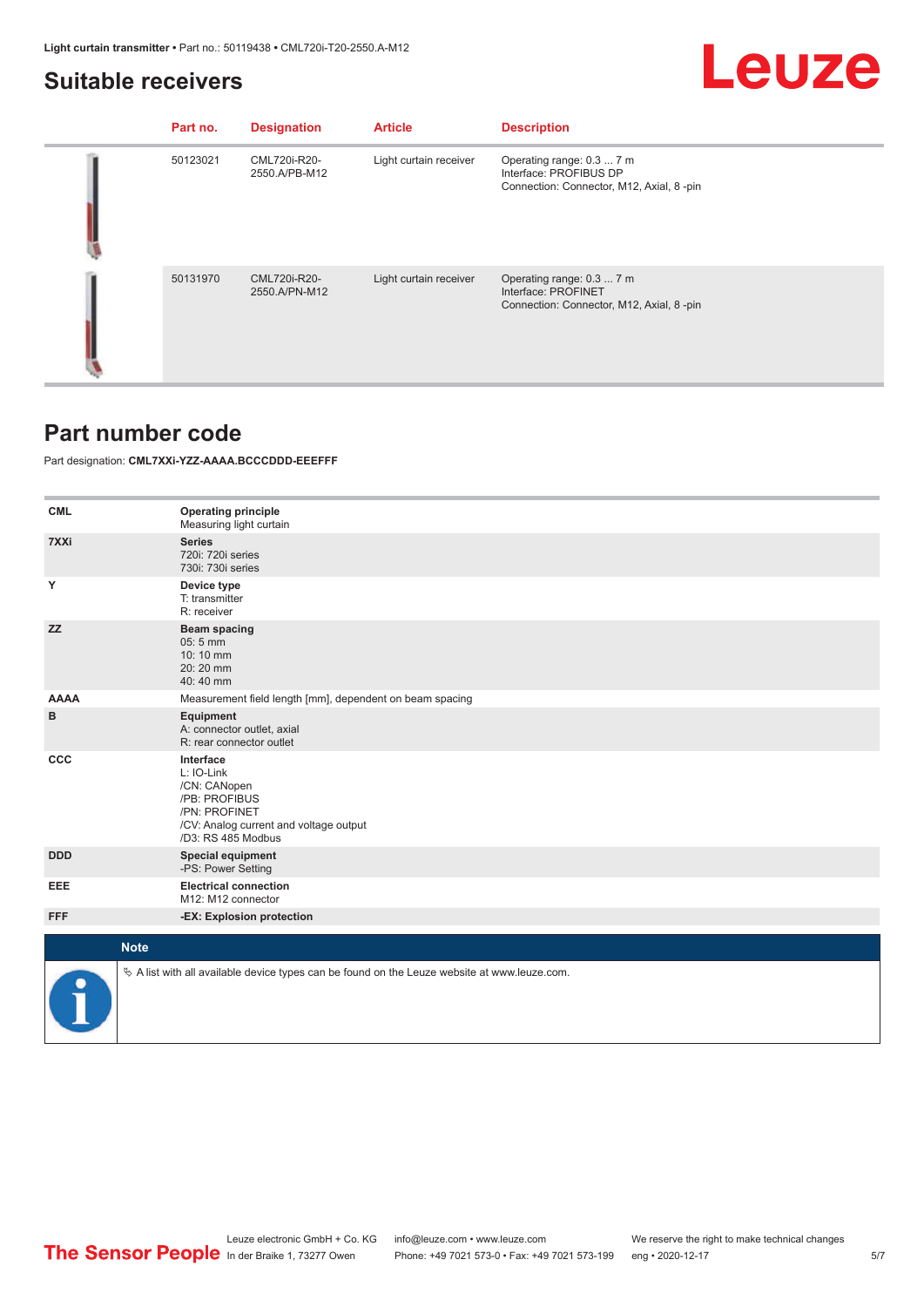### <span id="page-5-0"></span>**Notes**



#### **Observe intended use!**

 $\%$  This product is not a safety sensor and is not intended as personnel protection.

 $\%$  The product may only be put into operation by competent persons.

 $\%$  Only use the product in accordance with its intended use.

| <b>For UL applications:</b>                                                                                                                                                       |
|-----------------------------------------------------------------------------------------------------------------------------------------------------------------------------------|
| Ve For UL applications, use is only permitted in Class 2 circuits in accordance with the NEC (National Electric Code).                                                            |
| V These proximity switches shall be used with UL Listed Cable assemblies rated 30V, 0.5A min, in the field installation, or equivalent (categories: CYJV/<br>CYJV7 or PVVA/PVVA7) |

#### **Accessories**

#### Connection technology - Interconnection cables

|   |        | Part no. | <b>Designation</b>                     | <b>Article</b>        | <b>Description</b>                                                                                                                                                                                                                                    |
|---|--------|----------|----------------------------------------|-----------------------|-------------------------------------------------------------------------------------------------------------------------------------------------------------------------------------------------------------------------------------------------------|
| Ø | ⊙<br>œ | 50129781 | <b>KDS DN-M12-5A-</b><br>M12-5A-P3-050 | Interconnection cable | Suitable for interface: IO-Link, DeviceNet, CANopen<br>Connection 1: Connector, M12, Axial, Female, A-coded, 5-pin<br>Connection 2: Connector, M12, Axial, Male, A-coded, 5-pin<br>Shielded: Yes<br>Cable length: 5,000 mm<br>Sheathing material: PUR |

## Mounting technology - Mounting brackets

|               | Part no. | <b>Designation</b> | <b>Article</b>      | <b>Description</b>                                                                                                                                                                                                        |
|---------------|----------|--------------------|---------------------|---------------------------------------------------------------------------------------------------------------------------------------------------------------------------------------------------------------------------|
| <b>Altres</b> | 50142900 | BT 700M.5-2SET     | Mounting device set | Design of mounting device: Bracket mounting<br>Fastening, at system: Through-hole mounting, T slotted hole<br>Mounting bracket, at device: Screw type, Sliding block<br>Type of mounting device: Rigid<br>Material: Steel |

## Mounting technology - Swivel mounts

| Part no. | <b>Designation</b> | <b>Article</b>       | <b>Description</b>                                                                                                                                          |
|----------|--------------------|----------------------|-------------------------------------------------------------------------------------------------------------------------------------------------------------|
| 429046   | <b>BT-2R1</b>      | Mounting bracket set | Fastening, at system: Through-hole mounting<br>Mounting bracket, at device: Clampable<br>Type of mounting device: Turning, 360°<br>Material: Metal, Plastic |

Leuze